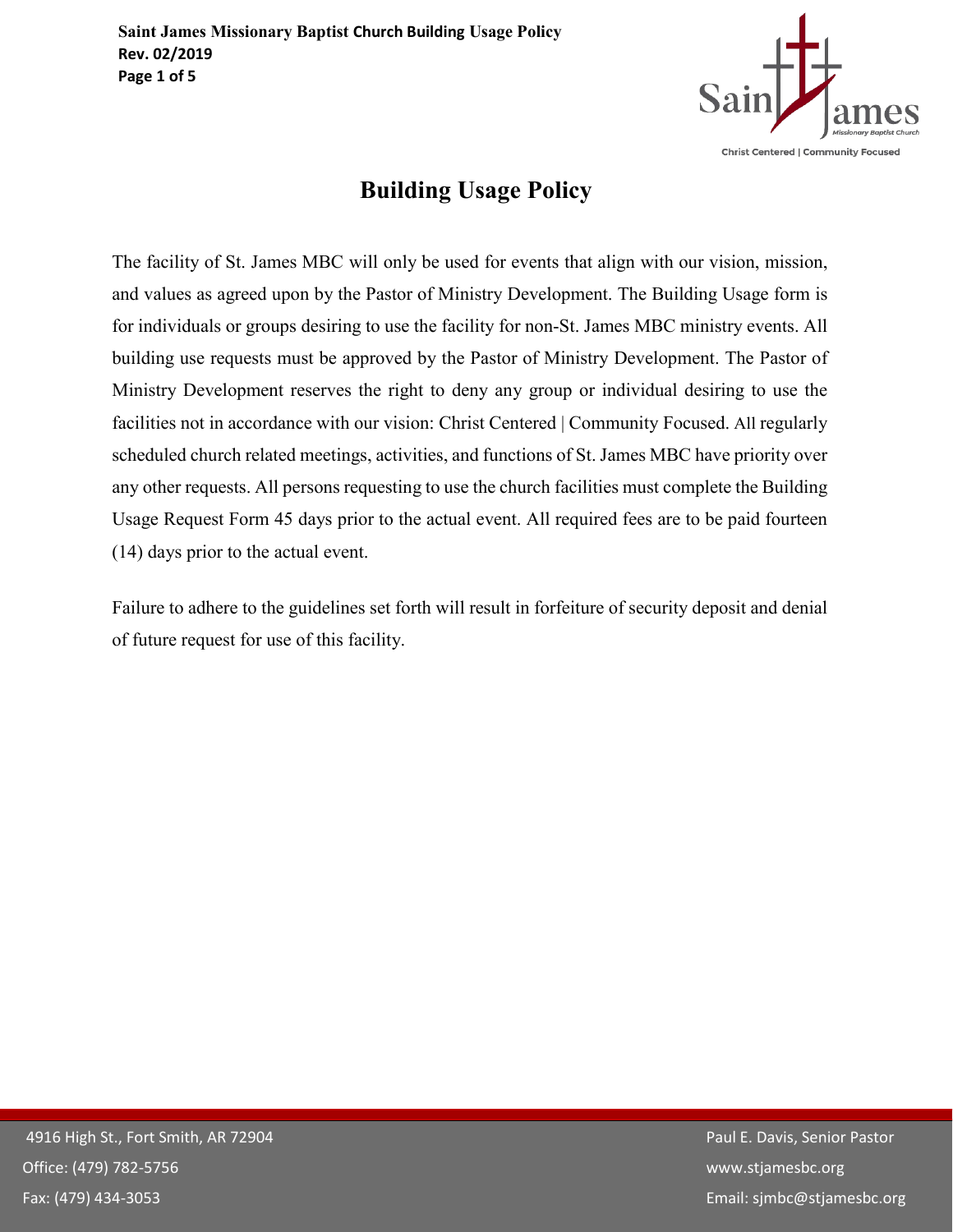

# **General guidelines**

- 1. In no instance will this this facility be used for personal gain / profit.
- 2. Smoking, alcoholic beverages, illegal substances and weapons are not permitted on the grounds of the church (excluding law enforcement and authorized personnel).
- 3. The speech, dress, and behaviors of all persons in attendance of the event must be of Christian standards, respecting the environment of the Lord's house.
- 4. Children must be supervised at all times to ensure a safe environment.
- 5. No food and drink are allowed in the sanctuary. All food and drink must be consumed in the fellowship hall.
- 6. Church furniture or equipment is not to be moved, adjusted, or removed from the place of origin without approval of St. James MBC staff overseeing the event.
- 7. Any posters or signage, approved by the Pastor of Ministry Development, will be affixed by church staff, to the walls or other approved designated areas. The church must be notified upon approval of request of the proposed set up for tables and chairs if needed.
- 8. All areas used for the event must be left cleaned**,** including removing all trash and items associated with the event immediately following the event. Failure to comply will result in forfeiture of security deposit.
- 9. Parking in fire zones is prohibited. Cars will be towed at owner's expense, in addition to any other fines associated with incident.
- 10. The Saint James MBC Kitchen Policy will be given to users indicating a need to use the kitchen. Adherence to this policy is mandatory. Failure to comply with the Kitchen Policy will result in immediate forfeiture of security deposit.
- 11. Use of any equipment not initially requested will result in upcharge of the original price.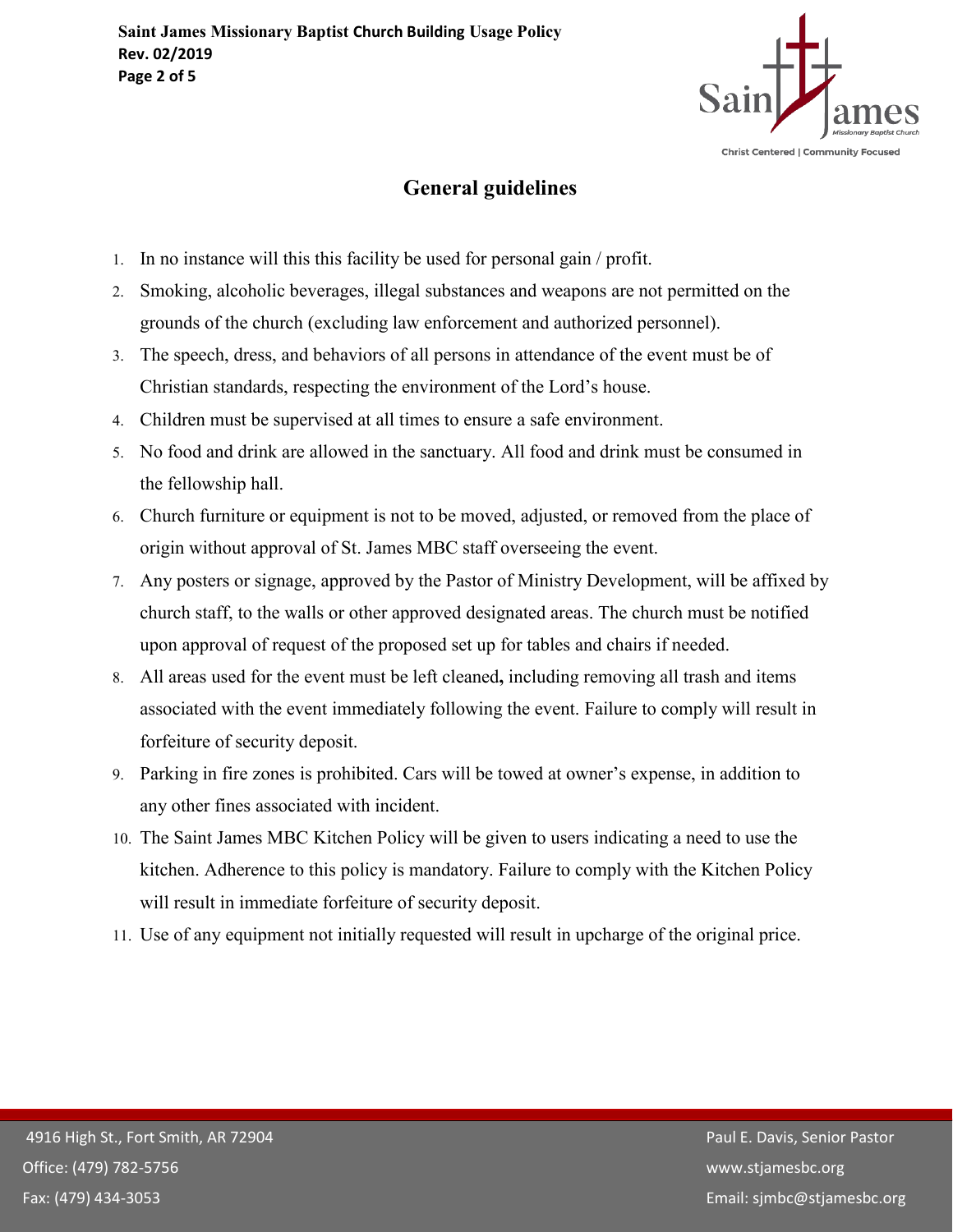

## **BUILDING UTILIZATION REQUEST FORM**

| submitted, to the church office, 45 days prior to the planned event and full payment must be received 14 days prior<br><u>to actual event.</u> |                                                                                    |                                                                                                                      |  |  |
|------------------------------------------------------------------------------------------------------------------------------------------------|------------------------------------------------------------------------------------|----------------------------------------------------------------------------------------------------------------------|--|--|
| Date of Request:                                                                                                                               |                                                                                    |                                                                                                                      |  |  |
|                                                                                                                                                |                                                                                    |                                                                                                                      |  |  |
|                                                                                                                                                |                                                                                    |                                                                                                                      |  |  |
|                                                                                                                                                |                                                                                    |                                                                                                                      |  |  |
|                                                                                                                                                |                                                                                    |                                                                                                                      |  |  |
| <b>BUILDING USAGE (CHECK ALL THAT APPLIES):</b>                                                                                                |                                                                                    |                                                                                                                      |  |  |
|                                                                                                                                                |                                                                                    |                                                                                                                      |  |  |
|                                                                                                                                                | TECHNICAL NEEDS (CHECK ALL THAT APPLIES):                                          |                                                                                                                      |  |  |
|                                                                                                                                                | Microphones (how many): Podium: Projector Screen:                                  |                                                                                                                      |  |  |
|                                                                                                                                                |                                                                                    |                                                                                                                      |  |  |
|                                                                                                                                                |                                                                                    |                                                                                                                      |  |  |
|                                                                                                                                                | PLEASE CHECK AND COMPLETE THE APPROPRIATE STATEMENT(s):                            |                                                                                                                      |  |  |
|                                                                                                                                                | Will there be a donation? Yes: ____No: ______ Amount of donation\$________________ |                                                                                                                      |  |  |
|                                                                                                                                                |                                                                                    |                                                                                                                      |  |  |
|                                                                                                                                                | responsible for any personal articles/items which are lost, stolen, or damaged.    | I accept the responsibility of following the building usage policy and procedures. Furthermore, St. James MBC is not |  |  |
|                                                                                                                                                |                                                                                    |                                                                                                                      |  |  |
|                                                                                                                                                |                                                                                    |                                                                                                                      |  |  |
| For official use only:<br>Date received:                                                                                                       |                                                                                    |                                                                                                                      |  |  |
|                                                                                                                                                |                                                                                    | $N_0$                                                                                                                |  |  |
| 4916 High St., Fort Smith, AR 72904<br>Office: (479) 782-5756                                                                                  |                                                                                    | Paul E. Davis, Senior Pastor<br>www.stjamesbc.org                                                                    |  |  |
|                                                                                                                                                |                                                                                    |                                                                                                                      |  |  |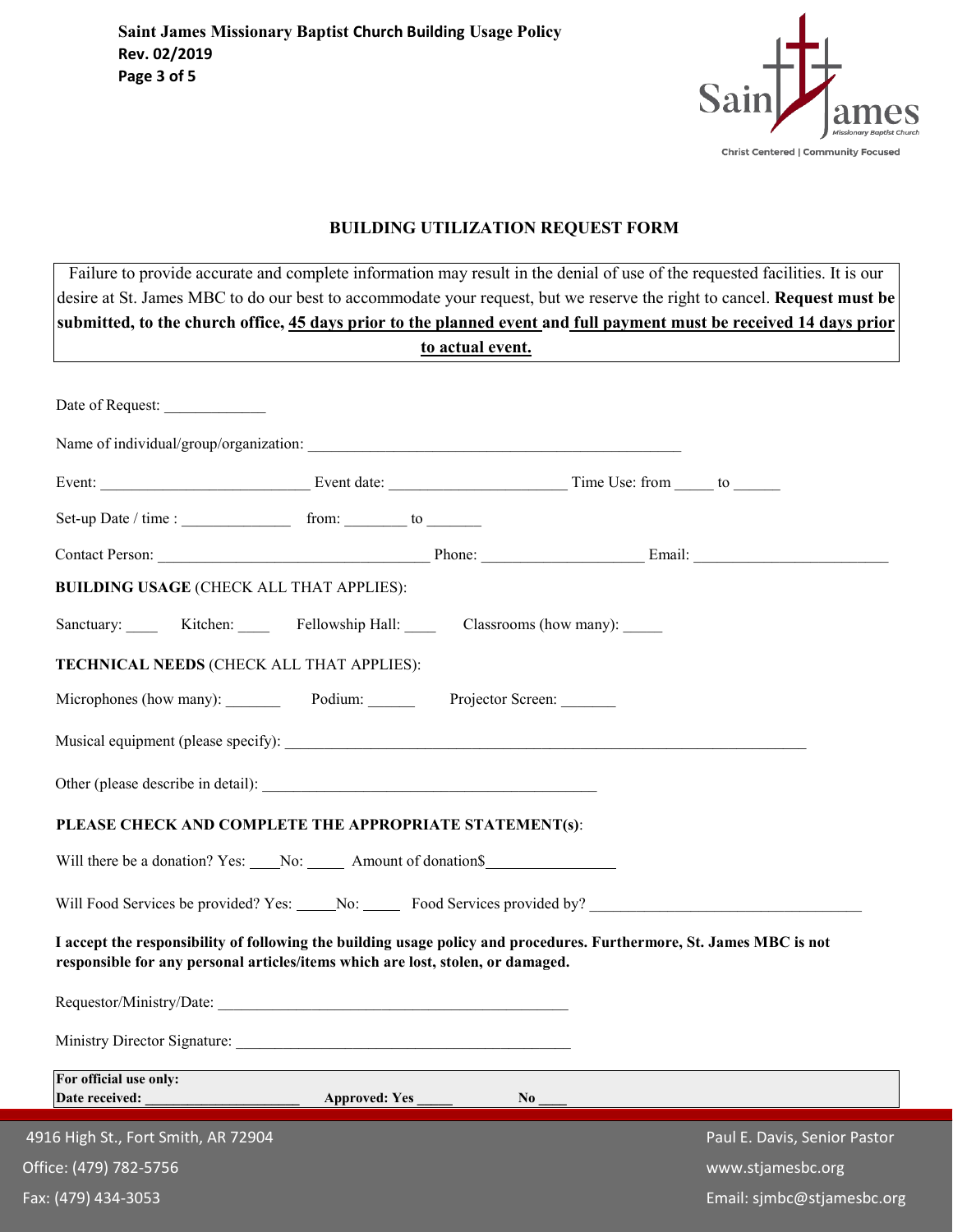

**Pastor of Ministry Development**

**Signature: Date:** *Date: Date: <i>Date: Date: <i>Date: Date:**<b>Date: <i>Date: Date: Date: Date: Date: Date: Date: Date: Date: Date: Date:* 

### **KITCHEN CONTRACT**

- 1. Nothing will be placed on top of the stove unless cooking.
- 2. Sinks will be cleaned and wiped dry.
- 3. Counters will be cleaned after use.
- 4. All trash will be emptied, and clean trash bags will be placed into the containers.
- 5. The floor will be swept and mopped.
- 6. All cooking and food-prep surfaces will be cleaned.
- 7. All utensils, dishes, and cookware will be washed/dried and put away.
- 8. No food will be stored in the kitchen/freezer/refrigerator. All leftover food will be taken out of the facility or properly disposed.
- 9. The grill grease drip pan will be cleaned with drippings put into a metal or sealed container and not put down the drain.

#### **Important**:

DO NOT place hot cookware directly onto the countertops. Always have one person in the kitchen when using the stove top/oven.

Kitchen items that are taken from the kitchen will result in forfeiture of full deposit.

St. James MBC will not furnish tableware (paper/plastic-plates, cups, eating utensils, napkins, etc.); if requested, there will be additional charges to cover items requested.

| Kitchen Personnel:     |       |  |
|------------------------|-------|--|
| Requester's Signature: |       |  |
| Phone:                 | Date: |  |